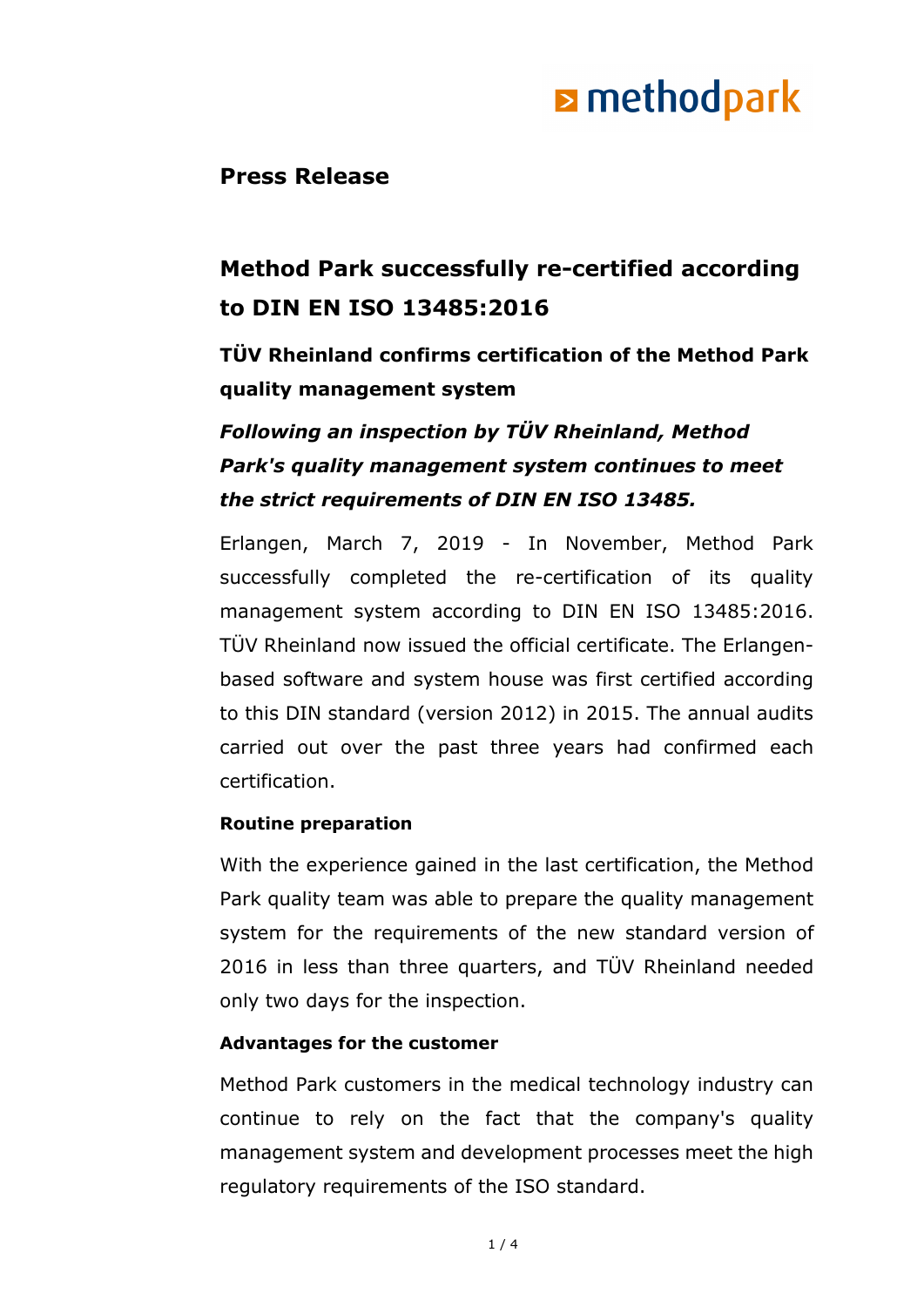## **E** methodpark

"Our customers can be sure: Method Park is and remains a certified, competent, and reliable partner in medical technology," states Dr. Martin Geier, Managing Director of Method Park Engineering GmbH.

### **The DIN EN ISO 13485:2016**

DIN EN ISO 13485 defines the harmonized, official requirements for the quality management system of medical device manufacturers. The version of 2016 replaces the requirements of the previous version of 2012 and brings further conformity with the American 21 CFR part 820 (Quality System Regulations). The new version also gives already well-known European regulatory requirements more significant consideration.

The standard is internationally recognized and has always provided guidelines for the design and development, production, installation, maintenance, and distribution of medical devices. In the new version of 2016, companies that store medical devices offer technical service or are suppliers, and service providers also receive concrete specifications.

*Number of characters (space characters included): 2.251*

### **About Method Park**

Method Park specializes in complex product engineering in the environments of the automotive, medical, and aerospace industries. Method Park's portfolio includes consulting and engineering services, a comprehensive training program, and the process management tool "Stages".

Method Park was founded in 2001. On a worldwide basis, the company has coached its customers on process optimization, compliance to industryspecific standards and legal regulations. It has also consulted on the management of projects, products and quality assurance.

Method Park offers a practice-based training program on all current topics of software and systems engineering. Method Park offers training at its locations in Germany and other European countries, the US and Asia.

With "Stages", Method Park offers an individually customizable process management tool which supports its users on the definition, communication and application of complex processes.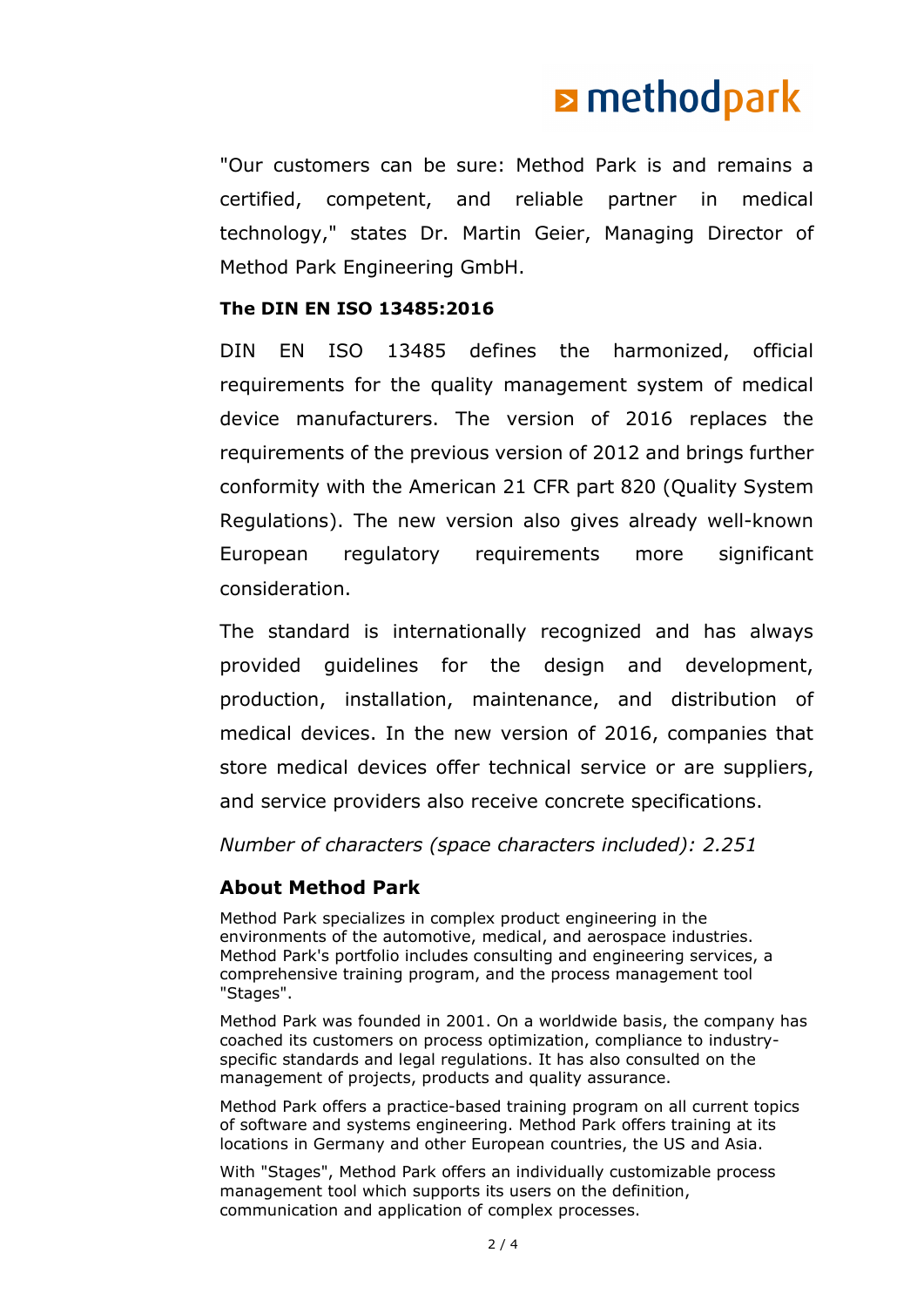

The company group has locations in Erlangen, Frankfurt on the Main, Hamburg, Munich and Stuttgart as well as in Detroit, Miami and Pittsburgh in the US and Shanghai in China. Today, about 200 employees work for Method Park. In 2018, Method Park generated an operative turnover of about 19million euros.

#### **For further information please contact:**

Dr. Christina Ohde-Benna, PR-Assistant Method Park Holding AG, Wetterkreuz 19a, 91058 Erlangen, Germany [Christina.Ohde-Benna@methodpark.de](mailto:Christina.Ohde-Benna@methodpark.de) [www.methodpark.com](http://www.methodpark.com/)

#### **Available pictures:**